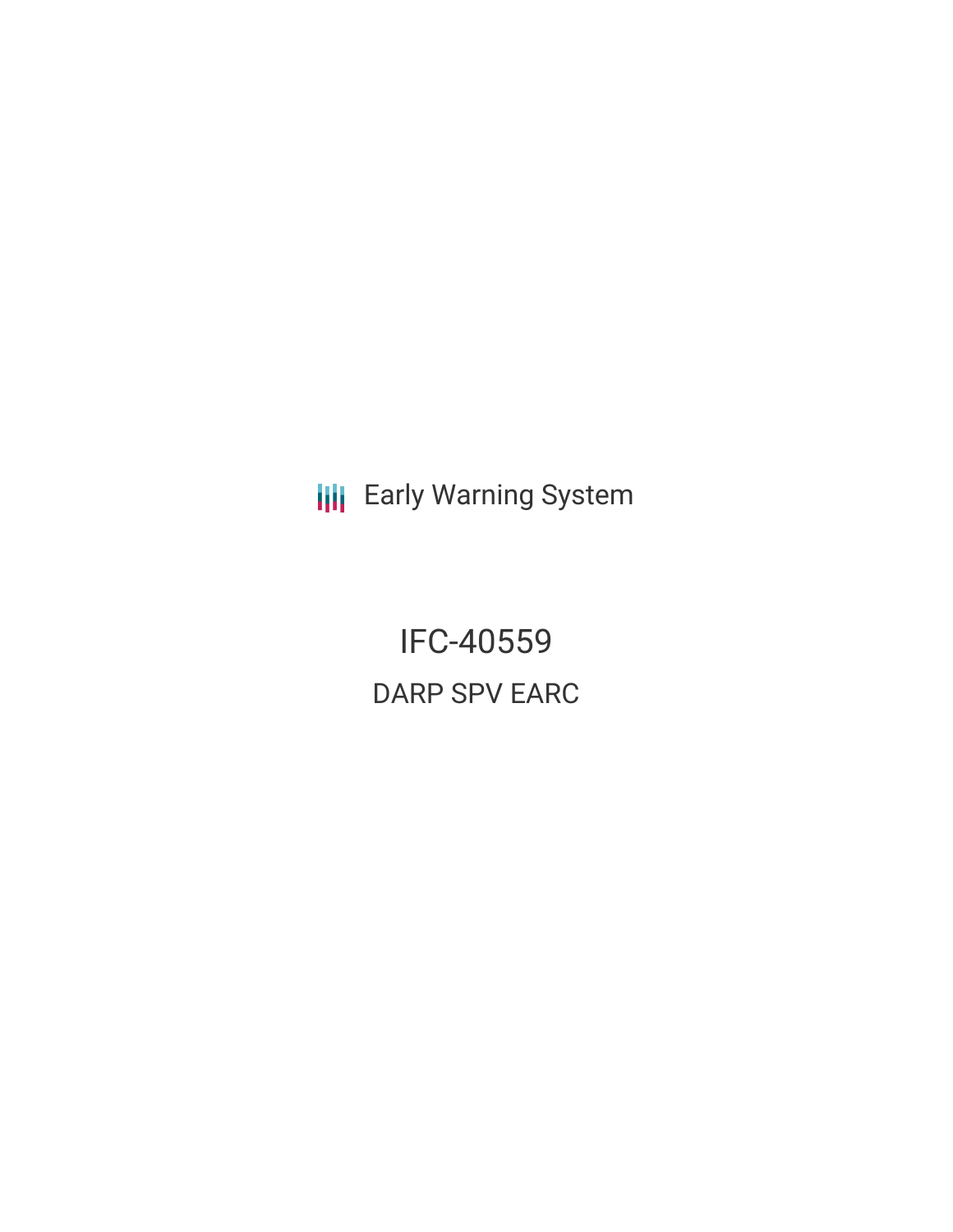## **Quick Facts**

| <b>Countries</b>               | India                                   |
|--------------------------------|-----------------------------------------|
| <b>Specific Location</b>       | Gurgaon, Haryana                        |
| <b>Financial Institutions</b>  | International Finance Corporation (IFC) |
| <b>Status</b>                  | Proposed                                |
| <b>Bank Risk Rating</b>        | FI                                      |
| <b>Borrower</b>                | ENCORE ASSET RECONSTRUCTION COMPANY     |
| <b>Sectors</b>                 | Finance                                 |
| <b>Investment Type(s)</b>      | Loan                                    |
| <b>Investment Amount (USD)</b> | \$50.00 million                         |
| <b>Project Cost (USD)</b>      | \$71.00 million                         |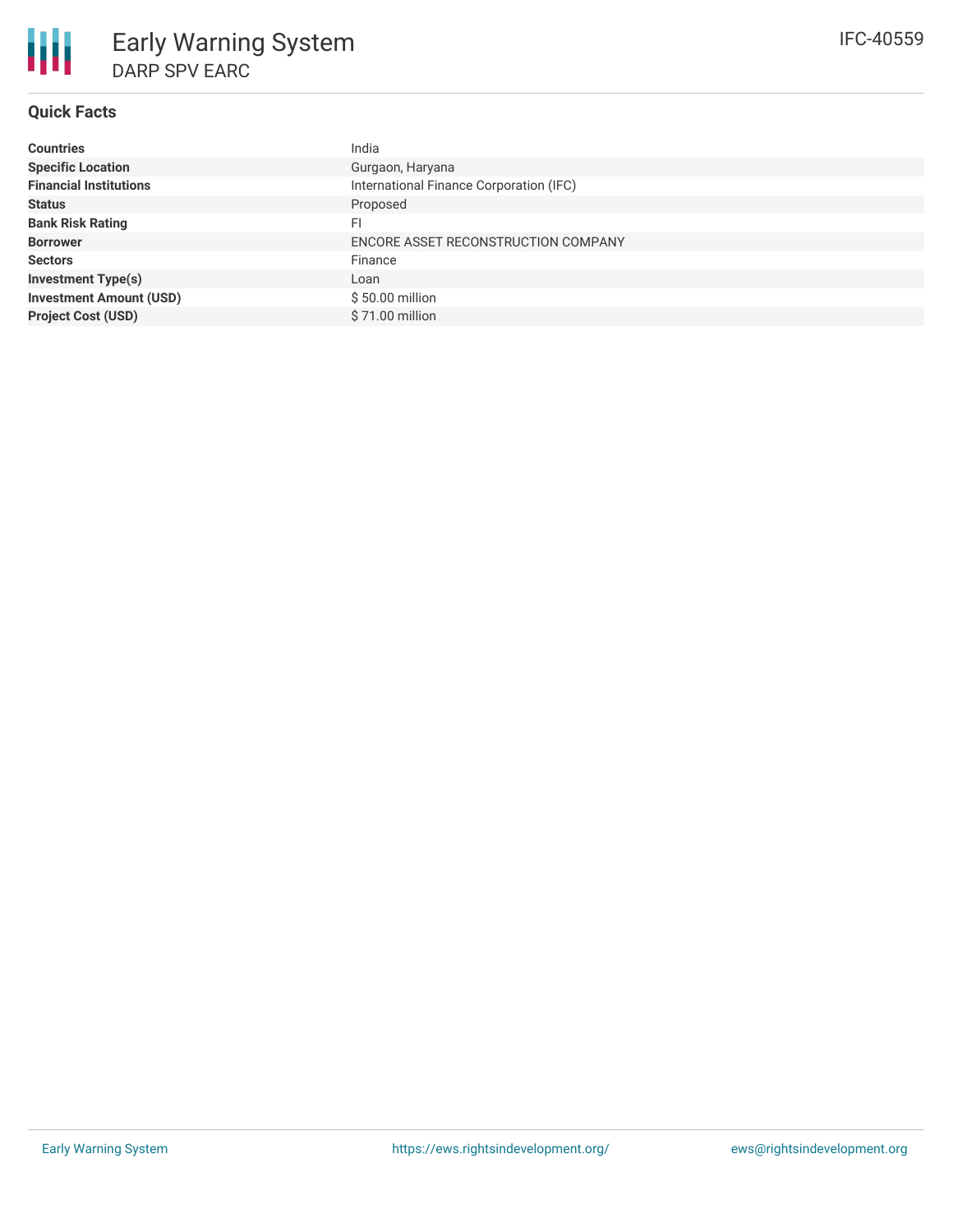

## **Project Description**

The proposed project consists of investment in Security Receipts (SR) issued by one or more trust(s) set up by Encore Asset Reconstruction Company Private Limited (EARC) and in non-convertible debentures issued by EARC. The poject aims to help defaulted retail/MSME (Micro, Small, and Medium Enterprise) debtors in India to get back into the credit system and thus regain access to much needed finance.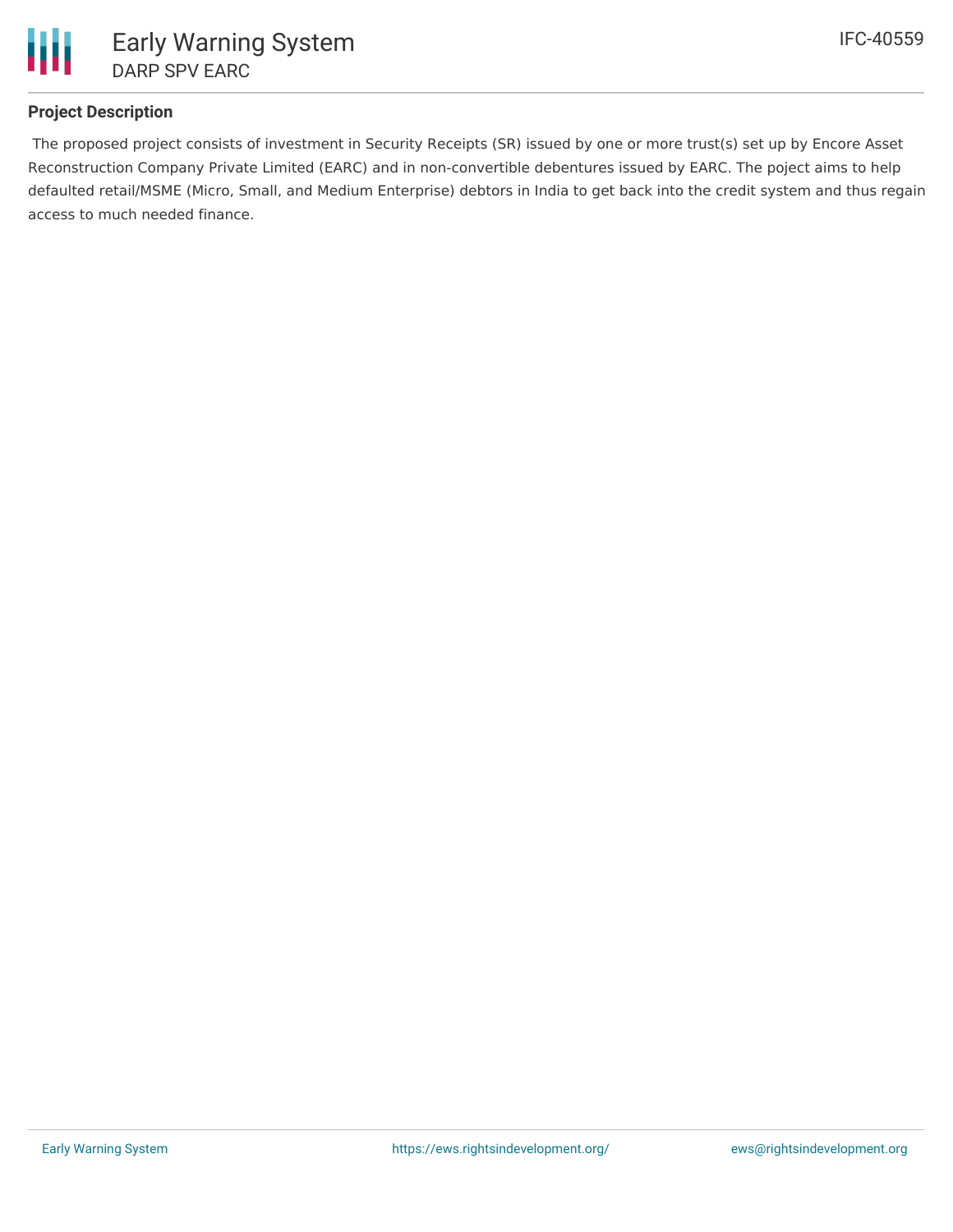## **Investment Description**

• International Finance Corporation (IFC)

## **Financial Intermediary**

Financial Intermediary: A commercial bank or financial institution that receives funds from a development bank. A financial intermediary then lends these funds to their clients (private actors) in the form of loans, bonds, guarantees and equity shares. Financial intermediaries include insurance, pension and equity funds. The direct financial relationship is between the development bank and the financial intermediary.

Encore Asset [Reconstruction](file:///actor/1269/) Company (Financial Intermediary)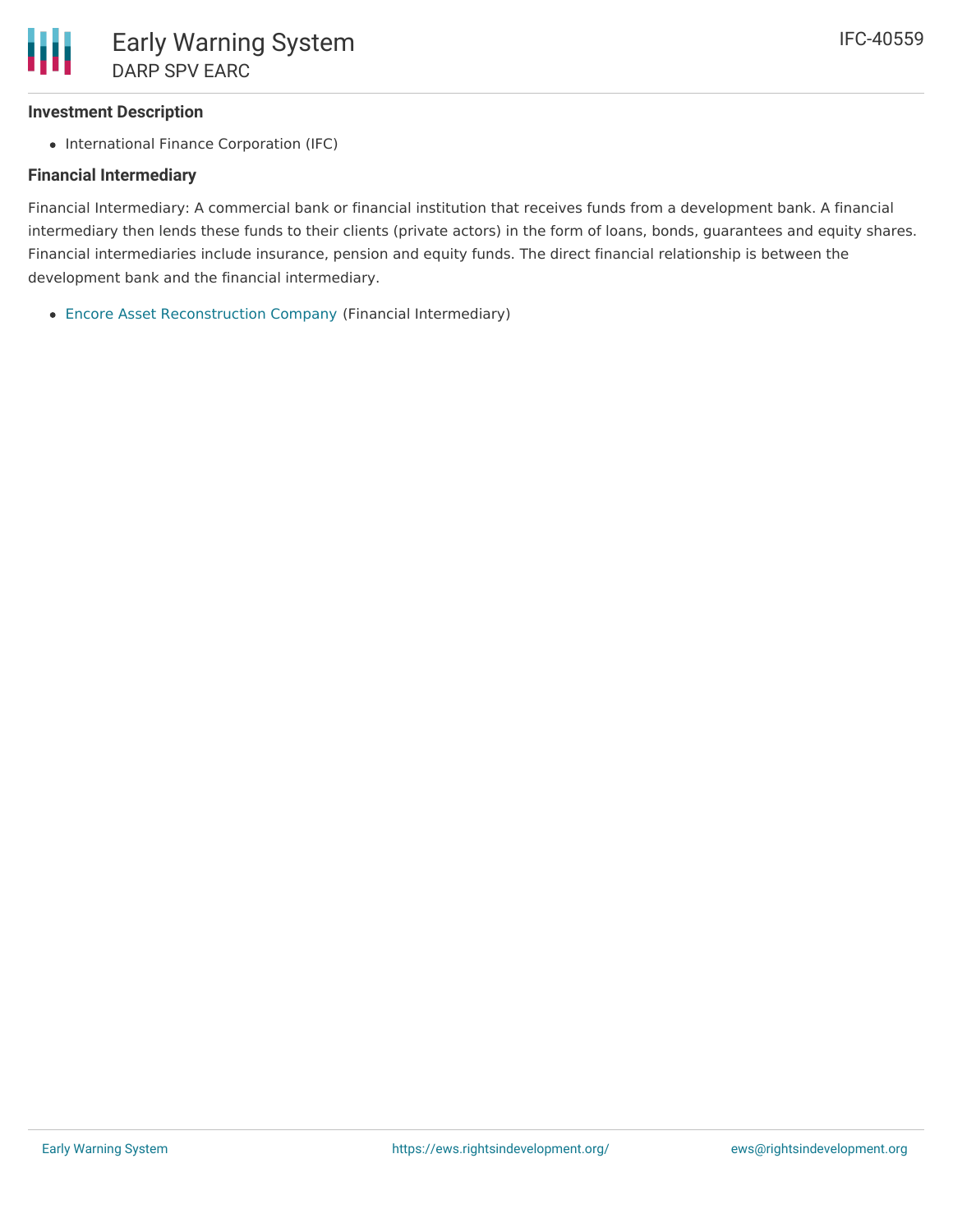

## **Private Actors Description**

Encore Capital Group (ECG) is the main sponsor of the Encore Asset Reconstruction Company. ECG is a US-based NASDAQ listed company and together with its subsidiaries, provide debt recovery solutions and other related services for consumers across a range of financial assets worldwide.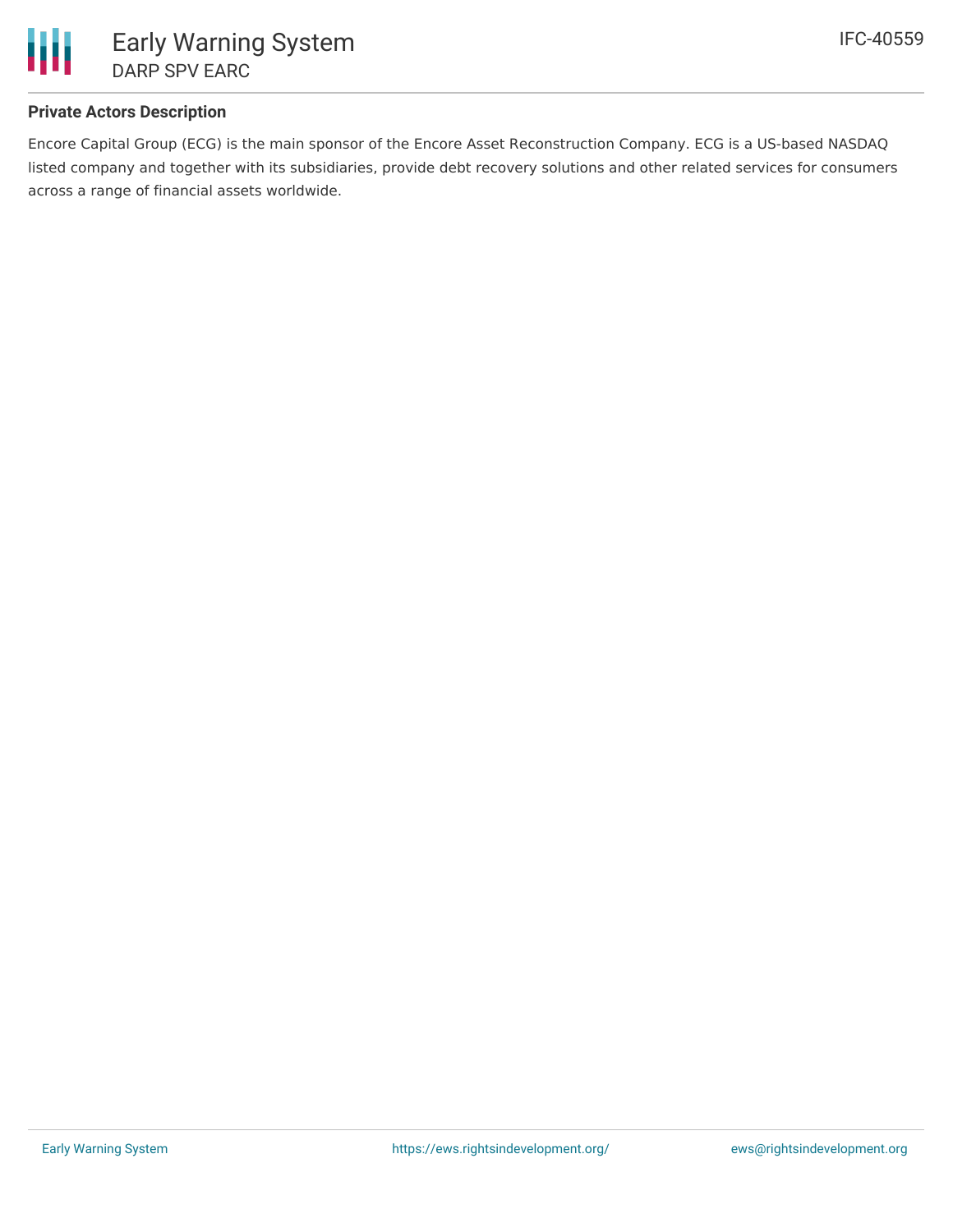

冊

# DARP SPV EARC

| <b>Private Actor 1</b> | <b>Private Actor</b><br>1 Role | <b>Private Actor</b><br>Sector | <b>Relation</b>          | <b>Private Actor 2</b>                     | <b>Private Actor</b><br>2 Role | <b>Private Actor</b><br>2 Sector |
|------------------------|--------------------------------|--------------------------------|--------------------------|--------------------------------------------|--------------------------------|----------------------------------|
|                        |                                | $\overline{\phantom{a}}$       | $\overline{\phantom{a}}$ | <b>Encore Asset Reconstruction Company</b> | Client                         | $\overline{\phantom{a}}$         |